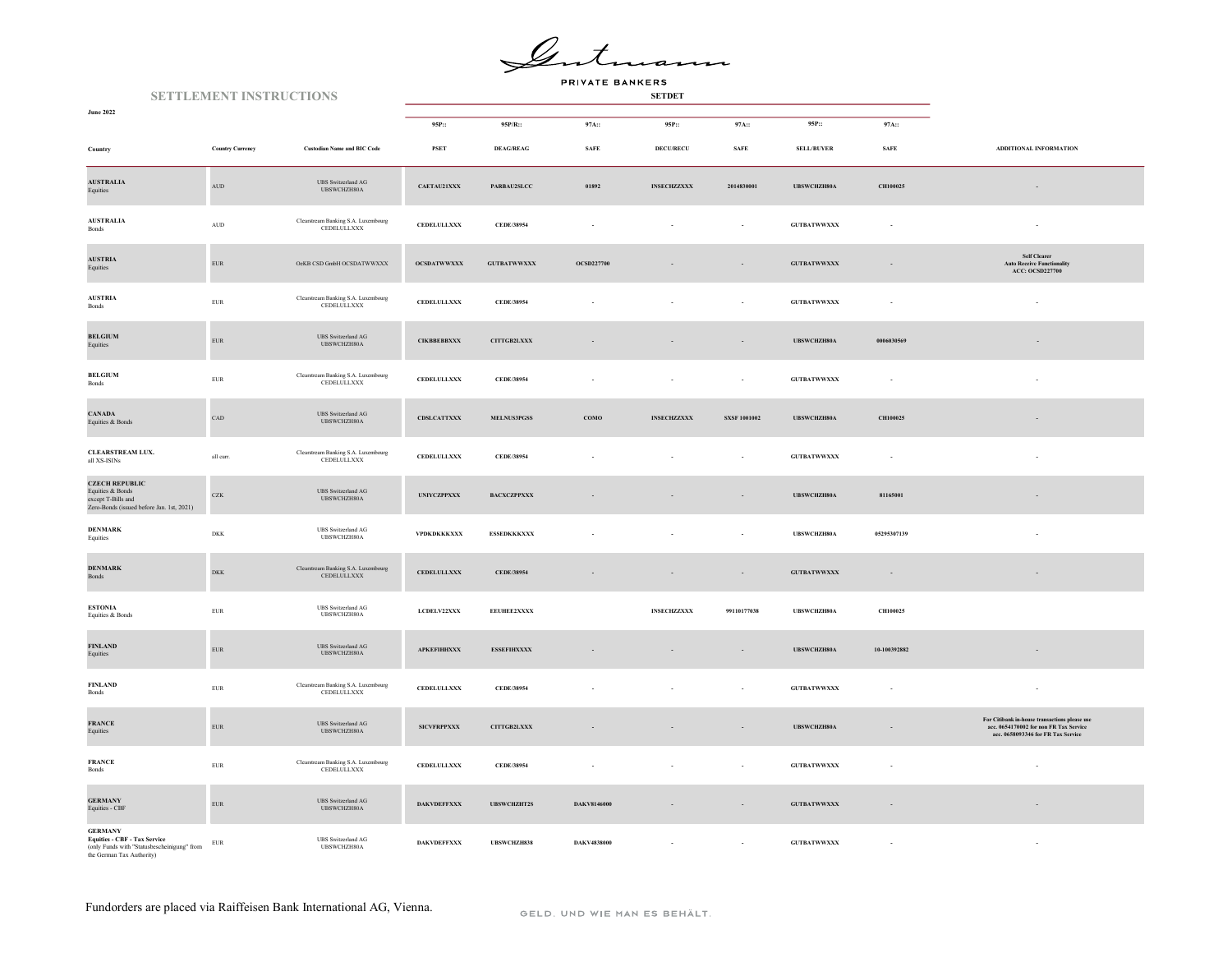$\mathscr{L}.$ 

PRIVATE BANKERS

|                                                                                 | <b>SETTLEMENT INSTRUCTIONS</b> |                         |                                                                                                                      |                     |                    |                        |                    |                          |                     |              |                                                                                                                                                                                 |
|---------------------------------------------------------------------------------|--------------------------------|-------------------------|----------------------------------------------------------------------------------------------------------------------|---------------------|--------------------|------------------------|--------------------|--------------------------|---------------------|--------------|---------------------------------------------------------------------------------------------------------------------------------------------------------------------------------|
| <b>June 2022</b>                                                                |                                |                         |                                                                                                                      | 95P::               | 95P/R::            | 97A::                  | 95P::              | 97A::                    | 95P::               | 97A::        |                                                                                                                                                                                 |
| Country                                                                         |                                | <b>Country Currency</b> | <b>Custodian Name and BIC Code</b>                                                                                   | <b>PSET</b>         | <b>DEAG/REAG</b>   | <b>SAFE</b>            | <b>DECU/RECU</b>   | <b>SAFE</b>              | <b>SELL/BUYER</b>   | <b>SAFE</b>  | ADDITIONAL INFORMATION                                                                                                                                                          |
| <b>GERMANY</b><br>Equities - CBL                                                |                                | ${\rm EUR}$             | <b>UBS</b> Switzerland AG<br>UBSWCHZH80A                                                                             | <b>CEDELULLXXX</b>  | CEDE/68146         | $\sim$                 | $\sim$             | $\sim$                   | <b>GUTBATWWXXX</b>  | $\sim$       |                                                                                                                                                                                 |
| <b>GERMANY</b><br>Bonds                                                         |                                | ${\rm EUR}$             | Clearstream Banking S.A. Luxembourg<br>CEDELULLXXX                                                                   | <b>CEDELULLXXX</b>  | CEDE/38954         |                        |                    | ÷                        | <b>GUTBATWWXXX</b>  |              |                                                                                                                                                                                 |
| <b>GREECE</b><br>Equities & Bonds                                               |                                | ${\rm EUR}$             | Clearstream Banking S.A. Luxembourg<br>CEDELULLXXX                                                                   | <b>CEDELULLXXX</b>  | CEDE/38954         |                        |                    | $\overline{\phantom{a}}$ | <b>GUTBATWWXXX</b>  |              | SAT code: 0000140224-4<br>SAT account: 0558822619-6<br>Operator code: 0000000505                                                                                                |
| <b>HONG KONG</b><br>Equities                                                    |                                | ${\rm HKD}$             | <b>UBS</b> Switzerland AG<br>UBSWCHZH80A                                                                             | <b>XHKCHKH1XXX</b>  | SWDRHKH2XXX        | B01161                 |                    |                          | UBSWCHZH80A         | 2144850800   |                                                                                                                                                                                 |
| <b>HONG KONG</b><br>Bonds                                                       |                                | <b>HKD</b>              | <b>UBS</b> Switzerland AG<br>UBSWCHZH80A                                                                             | <b>HKMAHKHCXXX</b>  | <b>CITIHKHXXXX</b> | <b>CIHK001</b>         |                    | $\overline{\phantom{a}}$ | UBSWCHZH80A         | 2368810000   |                                                                                                                                                                                 |
| <b>HUNGARY</b><br>Equities & Bonds                                              |                                | ${\tt HUF}$             | <b>UBS</b> Switzerland AG<br>UBSWCHZH80A                                                                             | KELRHUHBXXX         | <b>CITIHUHXCUS</b> | 0410000000             |                    |                          | UBSWCHZH80A         |              | 7200095001 (Individual Clients NOT Domiciled in Hungary)<br>7200095006 (Individual Clients Domiciled in Hungary)<br>7200095005 (Corporate Clients)<br>7200095013 (LTIA Clients) |
| <b>IRELAND</b><br>Equities                                                      |                                | ${\rm EUR}$             | <b>UBS</b> Switzerland AG<br>UBSWCHZH80A                                                                             | <b>MGTCBEBEXXX</b>  | ECLR/24623         |                        |                    | $\sim$                   | UBSWCHZH80A         | $\sim$       | $\sim$                                                                                                                                                                          |
| <b>IRELAND</b><br>Equities                                                      |                                | $_{\rm GBP}$            | <b>UBS</b> Switzerland AG<br>UBSWCHZH80A                                                                             | <b>CRSTGB22XXX</b>  | <b>CRST/KPUAG</b>  |                        |                    |                          | UBSWCHZH80A         | 2288733      |                                                                                                                                                                                 |
| <b>IRELAND</b><br>Bonds                                                         |                                | ${\rm EUR}$             | $\begin{minipage}{.4\linewidth} \textbf{Clearstream Banking S.A. Luxembourg} \\ \textbf{CEDELULLXXX} \end{minipage}$ | <b>CEDELULLXXX</b>  | CEDE/38954         |                        |                    |                          | ${\tt GUTBATWWXXX}$ |              |                                                                                                                                                                                 |
| <b>IRELAND</b><br>IE ETF's converted into<br>international ETF structure (ICSD) |                                | all curr.               | <b>UBS</b> Switzerland AG<br>UBSWCHZH80A                                                                             | <b>CEDELULLXXX</b>  | CEDE/13463         |                        |                    | $\overline{\phantom{a}}$ | ${\tt GUTBATWWXXX}$ | $\sim$       |                                                                                                                                                                                 |
| <b>ITALY</b><br>Equities                                                        |                                | ${\rm EUR}$             | $\ensuremath{\mathsf{UBS}}$ Switzerland $\ensuremath{\mathsf{AG}}$<br>UBSWCHZH80A                                    | <b>MOTHTMMXXX</b>   | <b>CITIITMXXXX</b> | MOTICITIITMXXXX6356600 |                    | $\cdot$                  | UBSWCHZH80A         | 1252059      | SAC (Securities Account of delivery/receving party)<br>MOTICITIITMXXXX6356600                                                                                                   |
| <b>ITALY</b><br>Bonds                                                           |                                | ${\rm EUR}$             | Clearstream Banking S.A. Luxembourg<br>CEDELULLXXX                                                                   | <b>CEDELULLXXX</b>  | CEDE/38954         |                        |                    | $\overline{\phantom{a}}$ | <b>GUTBATWWXXX</b>  | $\sim$       |                                                                                                                                                                                 |
| <b>JAPAN</b><br>Equities & Bonds (Corp.)                                        |                                | <b>JPY</b>              | <b>UBS</b> Switzerland AG<br>UBSWCHZH80A                                                                             | ${\bf JJSDJPJTXXX}$ | <b>BOTKJPJTXXX</b> |                        | <b>INSECHZZXXX</b> | 100300300                | UBSWCHZH80A         | CH100025     |                                                                                                                                                                                 |
| <b>NETHERLANDS</b><br>Equities                                                  |                                | ${\rm EUR}$             | <b>UBS</b> Switzerland AG<br>UBSWCHZH80A                                                                             | NECINL2AXXX         | <b>CITTGB2LXXX</b> |                        |                    | $\overline{\phantom{a}}$ | UBSWCHZH80A         | 0000712656   |                                                                                                                                                                                 |
| <b>NETHERLANDS</b><br><b>Bonds</b>                                              |                                | ${\rm EUR}$             | Clearstream Banking S.A. Luxembourg<br>CEDELULLXXX                                                                   | <b>CEDELULLXXX</b>  | CEDE/38954         |                        |                    | $\overline{\phantom{a}}$ | <b>GUTBATWWXXX</b>  | $\sim$       |                                                                                                                                                                                 |
| <b>NEW ZEALAND</b><br>Equities & Bonds                                          |                                | <b>NZD</b>              | <b>UBS</b> Switzerland AG<br>UBSWCHZH80A                                                                             | RBNZNZ22XXX         | PARBAU2SNZL        | ×                      | <b>INSECHZZXXX</b> | 2014835001               | UBSWCHZH80A         | CH100025     |                                                                                                                                                                                 |
| $\bf{N} \bf{O} \bf{R} \bf{W} \bf{A} \bf{Y}$<br>Equities                         |                                | $_{\mathrm{NOK}}$       | <b>UBS</b> Switzerland AG<br>URSWCHZH80A                                                                             | VPSNNOKKXXX         | <b>ESSENOKXXXX</b> |                        |                    |                          | UBSWCHZH80A         | 097500342429 |                                                                                                                                                                                 |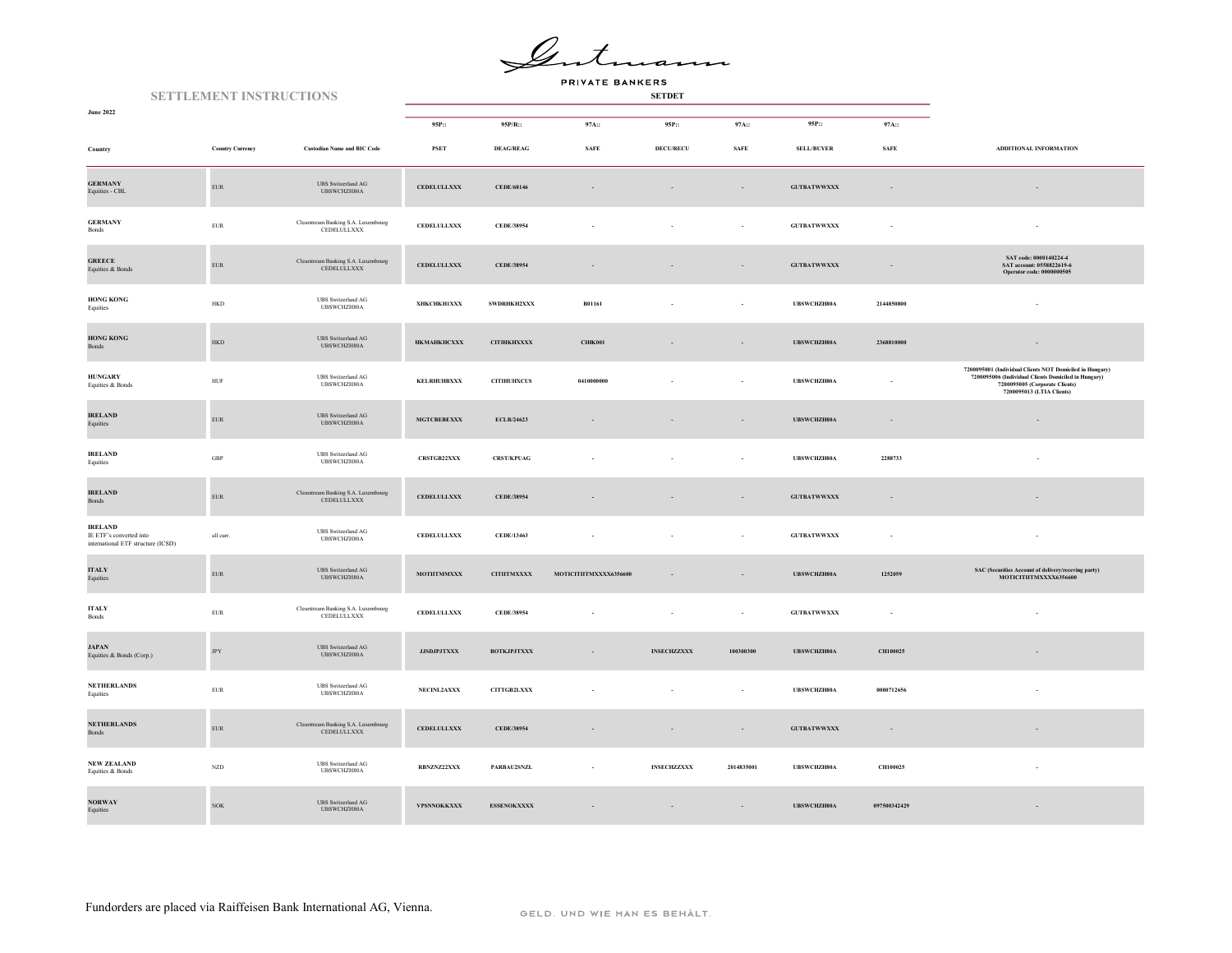$\mathscr{Q}_{\text{-}}$ 

PRIVATE BANKERS

| <b>SETTLEMENT INSTRUCTIONS</b>                         |                             |                                                                                   |                        |                        |             |                    |                          |                    |                |                                      |
|--------------------------------------------------------|-----------------------------|-----------------------------------------------------------------------------------|------------------------|------------------------|-------------|--------------------|--------------------------|--------------------|----------------|--------------------------------------|
| <b>June 2022</b>                                       |                             |                                                                                   | 95P::                  | 95P/R::                | 97A::       | 95P::              | 97A::                    | 95P::              | 97A::          |                                      |
| Country                                                | <b>Country Currency</b>     | <b>Custodian Name and BIC Code</b>                                                | <b>PSET</b>            | <b>DEAG/REAG</b>       | <b>SAFE</b> | <b>DECU/RECU</b>   | <b>SAFE</b>              | <b>SELL/BUYER</b>  | <b>SAFE</b>    | ADDITIONAL INFORMATION               |
| <b>NORWAY</b><br>Bonds                                 | $_{\mathrm{NOK}}$           | Clearstream Banking S.A. Luxembourg<br>CEDELULLXXX                                | ${\tt CEDELULLXXX}$    | CEDE/38954             |             |                    | $\sim$                   | <b>GUTBATWWXXX</b> | n.             |                                      |
| <b>POLAND</b><br>Equities & Bonds<br>except Zero-Bonds | $\mbox{PLN}$                | <b>UBS</b> Switzerland AG<br>UBSWCHZH80A                                          | <b>KDPWPLPWXXX</b>     | <b>PKOPPLPWCUS</b>     |             |                    | $\sim$                   | UBSWCHZH80A        | 5589901        |                                      |
| <b>PORTUGAL</b><br>Equities                            | ${\rm EUR}$                 | <b>UBS</b> Switzerland AG<br>UBSWCHZH80A                                          | <b>IBLSPTPPXXX</b>     | <b>CITIPTPXXXX</b>     |             |                    | ÷                        | UBSWCHZH80A        | 7002140280     |                                      |
| <b>PORTUGAL</b><br>Bonds                               | ${\rm EUR}$                 | Clearstream Banking S.A. Luxembourg<br>CEDELULLXXX                                | <b>CEDELULLXXX</b>     | CEDE/38954             |             |                    | $\overline{\phantom{a}}$ | <b>GUTBATWWXXX</b> | $\sim$         |                                      |
| <b>SINGAPORE</b><br>Equities & Corporate Bonds         | $_{\rm SGD}$                | <b>UBS</b> Switzerland AG<br>UBSWCHZH80A                                          | $\mathbf{CDPLSGSGXXX}$ | <b>CITISGSGXXX</b>     |             |                    | $\sim$                   | UBSWCHZH80A        | 8184303001     |                                      |
| <b>SINGAPORE</b><br>Government Bonds                   | $_{\rm SGD}$                | <b>UBS</b> Switzerland AG<br>UBSWCHZH80A                                          | <b>MASGSGSMXXX</b>     | <b>CITISGSGXXX</b>     |             | $\sim$             | $\overline{\phantom{a}}$ | UBSWCHZH80A        | 8184303001     | $\overline{a}$                       |
| <b>SLOVAK REPUBLIC</b><br>Equities & Bonds             | ${\rm EUR}$                 | <b>UBS</b> Switzerland AG<br>UBSWCHZH80A                                          | CSDSSKBAXXX            | <b>UNCRSKBXXXX</b>     |             | <b>BKAUATWWXXX</b> | 700200666897             | UBSWCHZH80A        | 0001-57404/12  |                                      |
| <b>SLOVENIA</b><br>Equities & Bonds                    | ${\rm EUR}$                 | <b>UBS</b> Switzerland AG<br>UBSWCHZH80A                                          | KDDSSI22XXX            | $\mathbf{BACXSI22XXX}$ |             | <b>BKAUATWWXXX</b> | 33604009                 | UBSWCHZH80A        | 00015740414    |                                      |
| <b>SOUTH AFRICA</b><br>Equities & Bonds (listed)       | ZAR                         | <b>UBS</b> Switzerland AG<br>UBSWCHZH80A                                          | <b>STRAZAJJXXX</b>     | <b>FIRNZAJJXXX</b>     |             |                    | $\overline{\phantom{a}}$ | UBSWCHZH80A        | ZA0000048186   | $\sim$                               |
| <b>SPAIN</b><br>Equities                               | ${\rm EUR}$                 | <b>UBS</b> Switzerland AG<br>UBSWCHZH80A                                          | <b>IBRCESMMXXX</b>     | <b>CITIESMXXXX</b>     |             |                    | $\sim$                   | <b>UBSWCHZH80A</b> | 4428290000     | <b>Registration BIC: UBSWCHZH80A</b> |
| <b>SPAIN</b><br>Bonds                                  | ${\rm EUR}$                 | Clearstream Banking S.A. Luxembourg<br>CEDELULLXXX                                | <b>CEDELULLXXX</b>     | CEDE/38954             |             |                    | ÷                        | <b>GUTBATWWXXX</b> | n.             |                                      |
| <b>SWEDEN</b><br>Equities                              | ${\rm SEK}$                 | $\ensuremath{\mathsf{UBS}}$ Switzerland $\ensuremath{\mathsf{AG}}$<br>UBSWCHZH80A | VPCSSESSXXX            | <b>ESSESESSXXX</b>     |             |                    | $\overline{\phantom{a}}$ | <b>UBSWCHZH80A</b> | 01-100 201 645 |                                      |
| <b>SWEDEN</b><br>Bonds                                 | ${\rm SEK}$                 | Clearstream Banking S.A. Luxembourg<br>CEDELULLXXX                                | <b>CEDELULLXXX</b>     | CEDE/38954             |             |                    |                          | <b>GUTBATWWXXX</b> |                |                                      |
| <b>SWITZERLAND</b><br>Equities                         | $\mbox{CHF}$<br>${\rm EUR}$ | <b>UBS</b> Switzerland AG<br>UBSWCHZH80A                                          | <b>INSECHZZXXX</b>     | <b>SCOM/CH100025</b>   |             | $\sim$             | $\sim$                   | <b>GUTBATWWXXX</b> | - 20           | $\sim$                               |
| <b>SWITZERLAND</b><br>Bonds                            | $\rm CHF$                   | Clearstream Banking S.A. Luxembourg<br>CEDELULLXXX                                | CEDELULLXXX            | CEDE/38954             |             |                    | $\sim$                   | <b>GUTBATWWXXX</b> | $\sim$         | $\sim$                               |
| <b>UNITED KINGDOM</b><br>Equities                      | <b>GBP</b>                  | $\ensuremath{\mathsf{UBS}}$ Switzerland $\ensuremath{\mathsf{AG}}$<br>UBSWCHZH80A | <b>CRSTGB22XXX</b>     | <b>CRST/KPUAG</b>      |             | $\sim$             | $\overline{\phantom{a}}$ | UBSWCHZH80A        | 2288700        | $\sim$                               |
| <b>UNITED KINGDOM</b><br>Bonds                         | GBP                         | Clearstream Banking S.A. Luxembourg<br>CEDELULLXXX                                | <b>CEDELULLXXX</b>     | CEDE/38954             |             | $\sim$             | $\sim$                   | <b>GUTBATWWXXX</b> | $\sim$         | $\sim$                               |